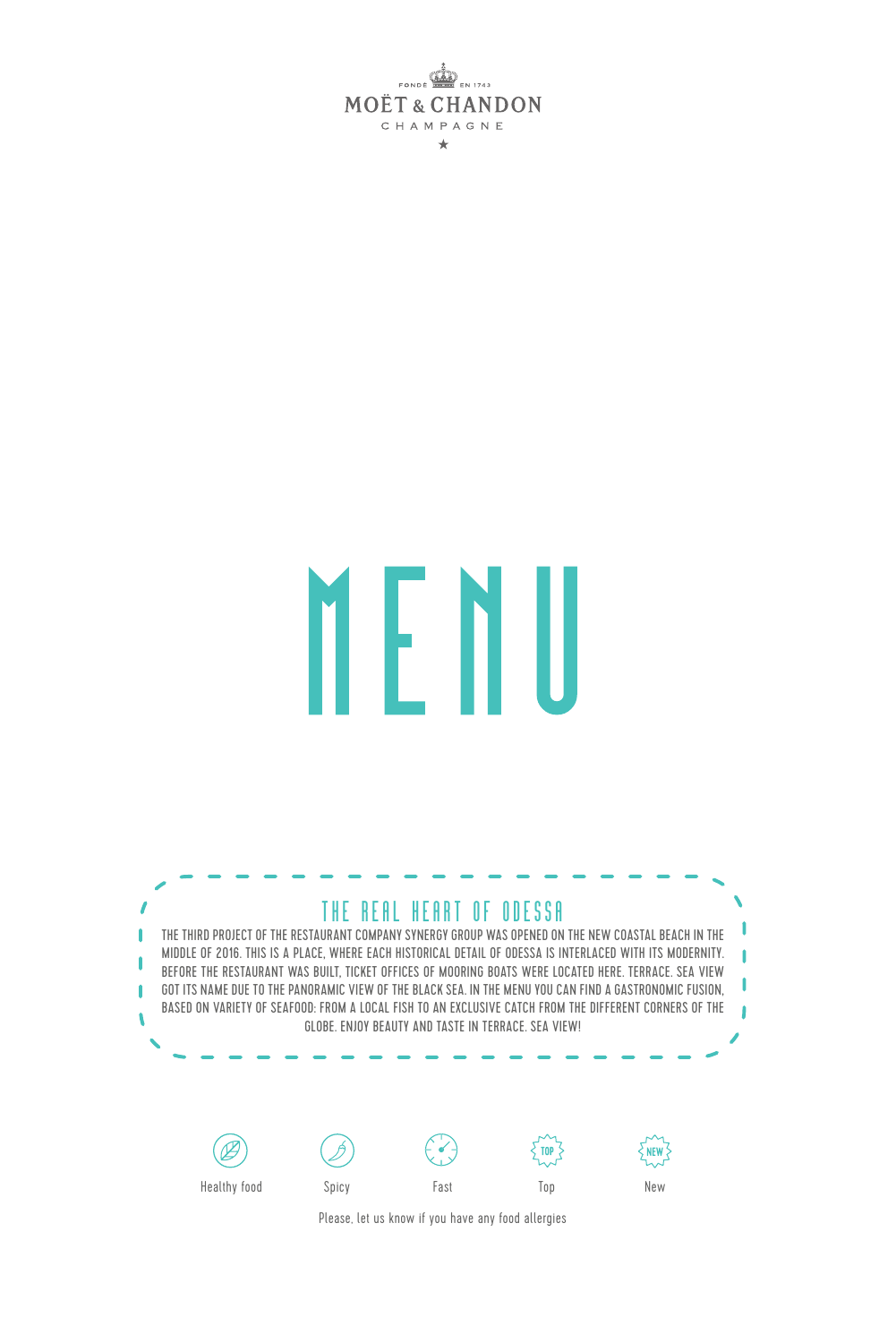# **BREAKFAST**

#### CHEESE PANCAKES

*made from cottage cheese with berries, sour cream and strawberry sauce with lactose-free milk and butterfly pea tea. Served with banana, chia seeds, almond flakes and honeycombs*

#### 180/40/40 g | 185 ₴

#### ORGANIC WHOLE-GRAIN OATMEAL

*made with lactose-free milk and blue Anchan tea. Served with fresh seasonal berries, chia seeds, pecans, and honeycomb* 300 g | 157 ₴

#### **SNEWS OMELET WITH TRUFFLE**

AND GREEN BEANS *with house-made truffle ricotta, Parmesan, truffle slices and Maldon salt* 260 g | 275 ₴

#### **AVOCADO TOAST** *with mild-cured salmon, Philadelphia cheese, edamame beans and a soſt egg. Served with brioche toast*

220 g | 285 ₴

#### $\widetilde{\mathbb{R}}$ iew $\widetilde{\mathbb{R}}$  BENEDICT WITH SALMON

*with avocado and guacamole, tomatoes and crushed cucumber, with Golandez sauce on Greek bread* 340 g | 298 ₴

# RAW BAR

#### $\widehat{C_{\text{max}}}$  oysters/ 1 pc

*Served with wine and lemon sauces and cubes of Borodino bread with butter*

#### SENTINELLE №1 215 ₴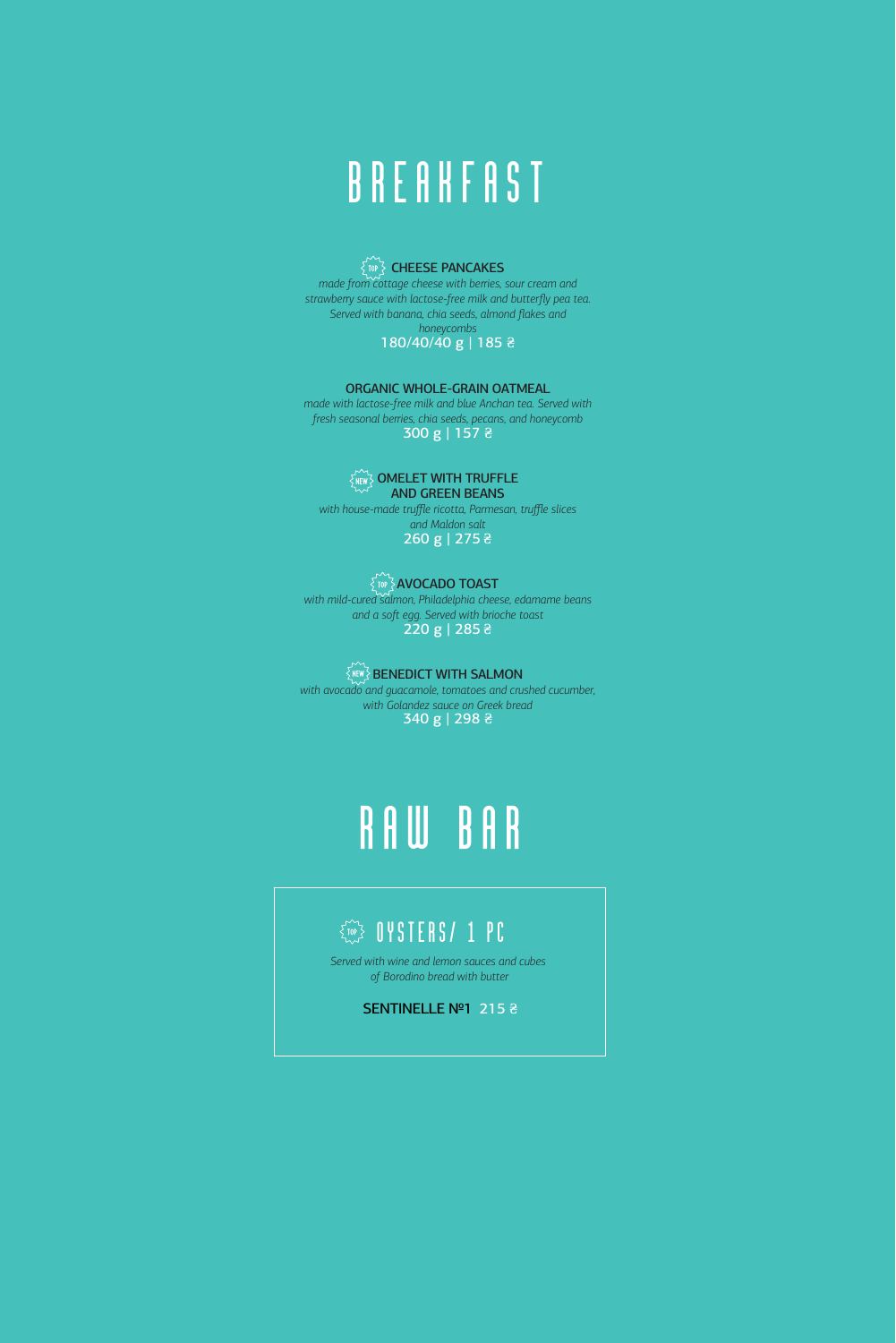## **STARTERS**

| <b>BRUSCHETTA WITH SAI MON</b><br>lightly salted salmon seasoned with sesame oil<br>with cilantro with shallots, lime zest, spicy sauce<br>3 pc                                                         | 275 윤            |
|---------------------------------------------------------------------------------------------------------------------------------------------------------------------------------------------------------|------------------|
| <b>MACKEREL RILLETTES</b><br>served on top of buckwheat toast with caper<br>berries, red caviar, pistachio and pine nuts<br>240g                                                                        | 267 <sub>5</sub> |
| <b>HUMMUS</b><br>traditional hummus with Greek yogurt, fried<br>chickpeas, pine nuts and fresh sprouts of peas<br>and corn salad. Served with aromatic pita<br>200 g / 1 pc                             | 155 <sub>5</sub> |
| <b>VITELLO TONNATO</b><br>sous-vide veal tenderloin with signature sauce<br>made from tuna and anchovies. Served with<br>arugula, artichokes and pine nuts / 170 g                                      | 265 <sup>2</sup> |
| <b>VFAI TARTARF</b><br>young calf fillet with finely chopped shallots,<br>capers and gherkins. Seasoned with walnut oil.<br>Served with horseradish cream mousse and black<br>salt / 120 g              | 295 <sub>5</sub> |
| PIKE CAVIAR<br>cooled pike caviar with crispy toast and butter<br>50/30/40 g                                                                                                                            | 385 2            |
| <b>SALMON TARTARE</b><br>salmon fillet with cilantro, hot jalapeno and onion.<br>Dressed with grape seed oil, served on tapioca<br>chips with Tobiko caviar, lettuce mix and fennel<br>180 <sub>g</sub> | 345 <sub>2</sub> |

## PASTA AND RISOTTO

| SPAGHETTI WITH SALMON AND<br><b>SHRIMP</b><br>with creamy cheese sauce $/$ 250 $g$              | 335 <sub>8</sub> |  |
|-------------------------------------------------------------------------------------------------|------------------|--|
| PASTA WITH VEAL<br>with veal soup, Pilate tomato sauce, basil, tarragon<br>and Parmesan / 350 g | $275 \;{\rm{z}}$ |  |
| <b>RICE WOK</b>                                                                                 | 235              |  |

 $\circledcirc$  RICE WOK *with chicken and vegetables* / 300 g

## **SALADS**

|     | <b>TRUE HEALTH</b>                                                                                                                                                                                  | 275 <sub>5</sub>       |  |
|-----|-----------------------------------------------------------------------------------------------------------------------------------------------------------------------------------------------------|------------------------|--|
|     | chicory, spinach, sorrel, lamb's lettuce, arugula and<br>honey-lime sauce. Served with baked<br>artichokes, edamame beans and a mix of nuts:<br>pine, walnut and almond / 200 g                     |                        |  |
|     | <b>MP3</b> WITH SEAFOOD<br>salad mix with arugula, grapefruit, roasted<br>mussels, shrimps, squids, Black Sea snails and<br>scallops. Served with lime dressing and almond<br>flakes on top / 270 g | 275 <sub>5</sub>       |  |
|     | <b>TOP 3</b> WITH SHRIMPS<br>salad mix with arugula, roasted tiger shrimps'<br>tails. Chavroux cheese and strawberries.<br>Dressed with a signature sauce / 190 g                                   | $345 \;$ $\approx$     |  |
|     | <b>WITH BLACK SEA SNAILS</b><br>with a mix of greens, champignons, baked<br>vegetables / 285 g                                                                                                      | 310 윤                  |  |
|     | TOP Z CAESAR<br>romaine lettuce with chicken slices, breaded egg<br>and a signature sauce / 270 g                                                                                                   | $265\,$ $\overline{e}$ |  |
|     | SOUPS                                                                                                                                                                                               |                        |  |
|     | <b>CHICKEN BOUILLON</b><br>with local chicken, black pasta, cherry tomatoes,<br>quail eggs and a basil / 300 g                                                                                      | 125 <del>2</del>       |  |
|     | <b>FISH SOUP</b><br>with flounder, salmon and mussels. Served with<br>salamur / 300 g                                                                                                               | 275 윤                  |  |
| TOP | TOM YUM WITH SEAFOOD<br>thai soup with salmon, squids, shrimps and Black<br>Sea snails, coconut milk, Chinese food<br>mushrooms, lemongrass and lime juice.                                         | 389 윤                  |  |

*Served with Japanese rice, cilantro and chili* 

*pepper* / 300 g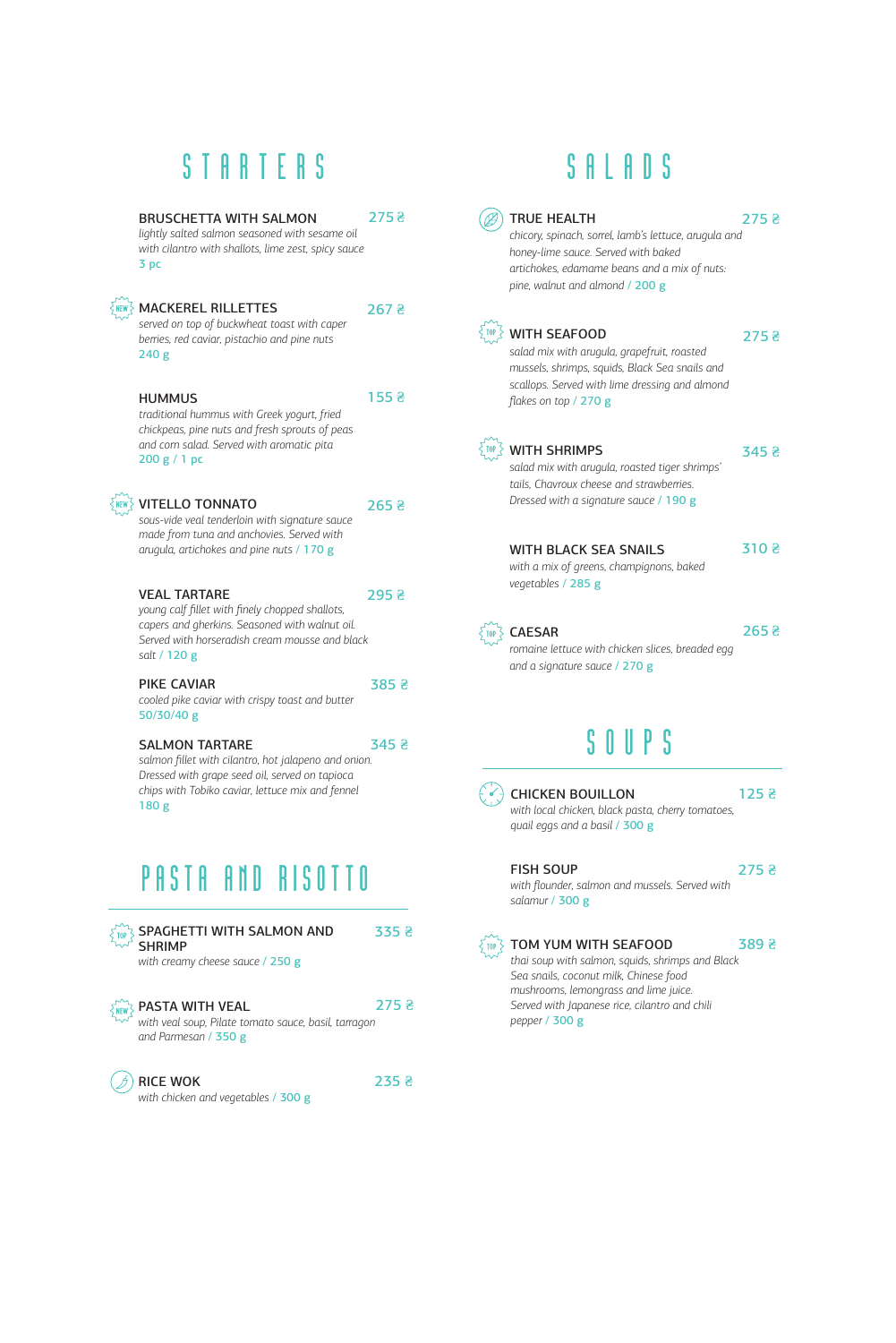# FISH AND SEAFOOD

BLACK SEA FLATFISH *fried in a corn flour. Served with a tartar sauce. \*Price is per 100 grams of a wet weight, minimum weight is 300 grams* 100/30 g | 297 ₴

BLACK SEA GOBY FISH

*fried in a corn flour. Served with a a tartar sauce. \*Price is per 100 grams of a wet weight* 100/30 g | 165 ₴

**SURMULLETS** *fried in a corn flour. Served with a a tartar sauce. \*Price is per 100 grams of a wet weight* 100/30 g | 197 ₴

SALMON STEAK *served with string beans, cherry tomatoes, arugula and lamb salad*  150/70/50 g | 465 ₴

DORADO

*whole fish baked in josper and seasoned with gremolata from aromatic herbs, chili pepper, mint and lime juice. Served on top of couscous* 1 pc | 295 ₴

BLACK SEA SNAILS *black Sea snails fried with onions, zucchini and mushrooms. Served with fried potato mousse* 180 g | 295 ₴

SEAFOOD SAUTE *squids, mussels, Black Sea snails and tiger shrimp's tail cooked in creamy sauce* 300/60 g | 335 ₴

## GRILLED SEAFOOD

SQUID 50 g | 125 ₴

OCTOPUS' TENTACLES 50 g | 365 ₴

WHOLE TIGER SHRIMP 1 pc | 120 ₴

> JAMBO SHRIMP 1 pc | 606 ₴

> BABY OCTOPUS 50 g | 255 ₴